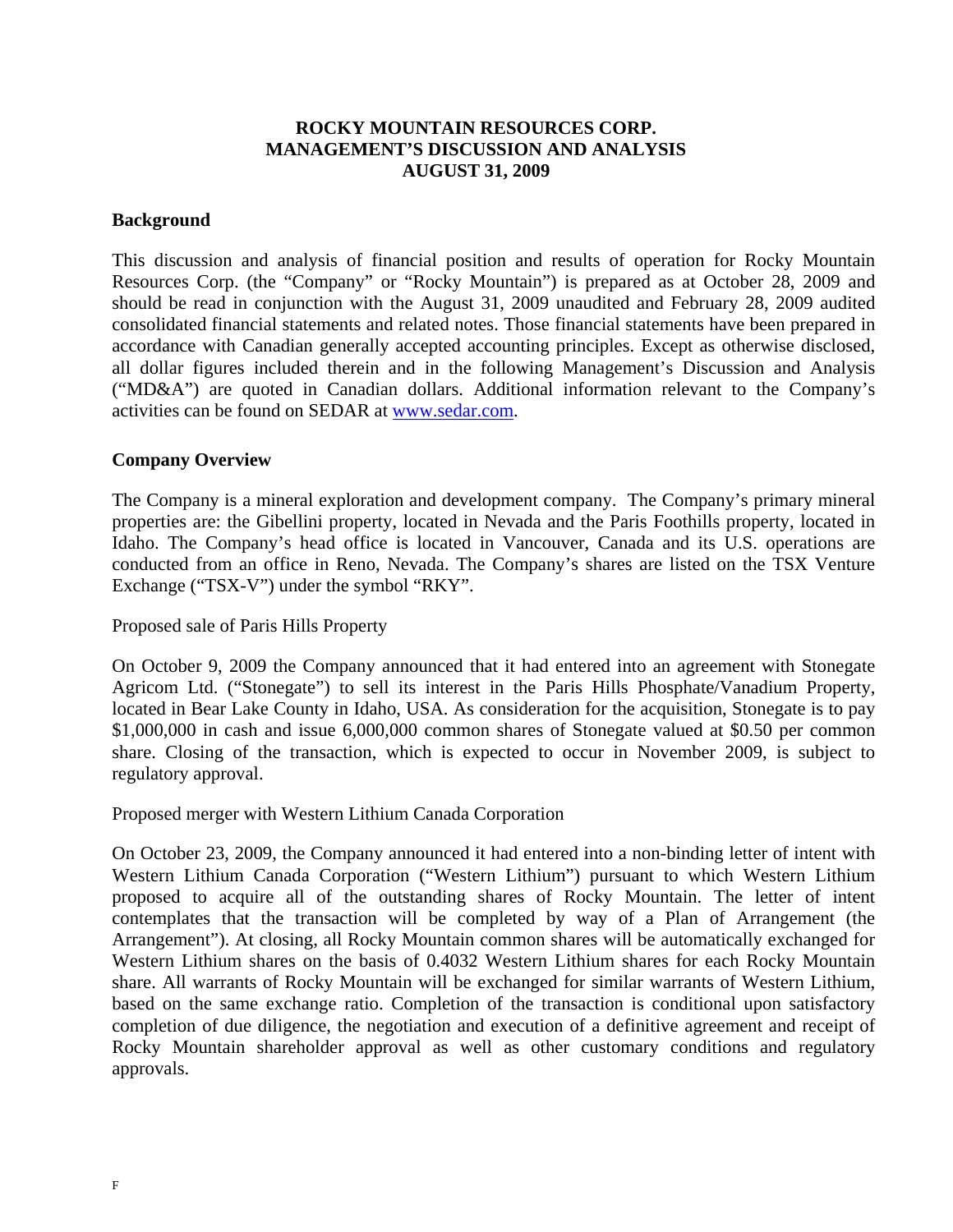# **Results of Operations**

The following table sets forth selected data for the periods indicated:

|                                               | Three Months Ended<br>August 31 |           | <b>Six Months Ended</b><br>August 31 |           |
|-----------------------------------------------|---------------------------------|-----------|--------------------------------------|-----------|
|                                               | 2009                            | 2008      | 2009                                 | 2008      |
| <b>Exploration expenditures</b>               | \$29,686                        | \$277,026 | \$61,415                             | \$515,060 |
| General expenses:                             |                                 |           |                                      |           |
| Depreciation                                  | 5,080                           | 2,861     | 10,225                               | 3,862     |
| Investor relations                            | 750                             | 20,745    | 750                                  | 20,745    |
| Office facilities and administrative services | 19,478                          | 15,846    | 39,103                               | 28,901    |
| Professional fees                             | 798                             | 16,162    | 15,331                               | 49,033    |
| Salaries and benefits                         | 62,137                          | 69,407    | 159,489                              | 213,520   |
| Stock-based compensation                      | 29,238                          | 35,023    | 52,995                               | 64,023    |
| Transfer agent, listing and filing fees       | 5,026                           | 3,988     | 11,525                               | 15,515    |
| Travel                                        | 8,504                           | 8,978     | 12,912                               | 35,272    |
| Other                                         | 6,145                           | 16,324    | 13,884                               | 32,324    |
|                                               | 137,156                         | 189,334   | 316,214                              | 463,195   |
| Interest income                               | (136)                           | (7,603)   | (269)                                | (20, 394) |
| Foreign exchange                              | (2,106)                         | (43,581)  | 9,195                                | (56, 018) |
| Property review costs                         |                                 | 4,915     | 700                                  | 6,092     |
| Loss on sale of equipment                     | 4,101                           |           | 4,101                                |           |
| Mineral properties abandoned                  |                                 | 64,467    |                                      | 64,467    |
| Loss for the period                           | \$168,701                       | \$484,558 | \$391,356                            | \$972,402 |
| Loss per share                                | \$0.01                          | \$0.03    | \$0.02                               | \$0.07    |

The Company incurred a loss of \$168,701 and \$391,356 for the three months and six month periods ended August 31, 2009 respectively; compared to a loss of \$485,558 and \$942,402 for the comparable periods of the prior year. The most significant change is the decrease in exploration expenditures due to lack of funds to carry out any significant work.

For the three months and six months ended August 31, 2009 and 2008, salaries and benefits comprised the largest administrative expense. Effective March 15, 2008, the Company commenced paying a salary of US\$12,500 per month plus benefits to its president. During the same quarter, the Company paid a US\$50,000 recruitment fee to an employment consultant in connection with the executive search and also paid a US\$40,000 signing bonus to the new president. These amounts were all expensed as salaries and benefits. On October 1, 2008, the Company hired a part-time VP-Business Development at US\$8,333 per month. This position was terminated on April 15, 2009.

Stock-based compensation costs are a non-cash cost and are computed using the Black-Scholes option pricing model to estimate the fair value of stock options granted. During the three months ended May 31, 2009, the Company recorded a \$23,757 expense with respect to the vesting of certain options granted in February 2008.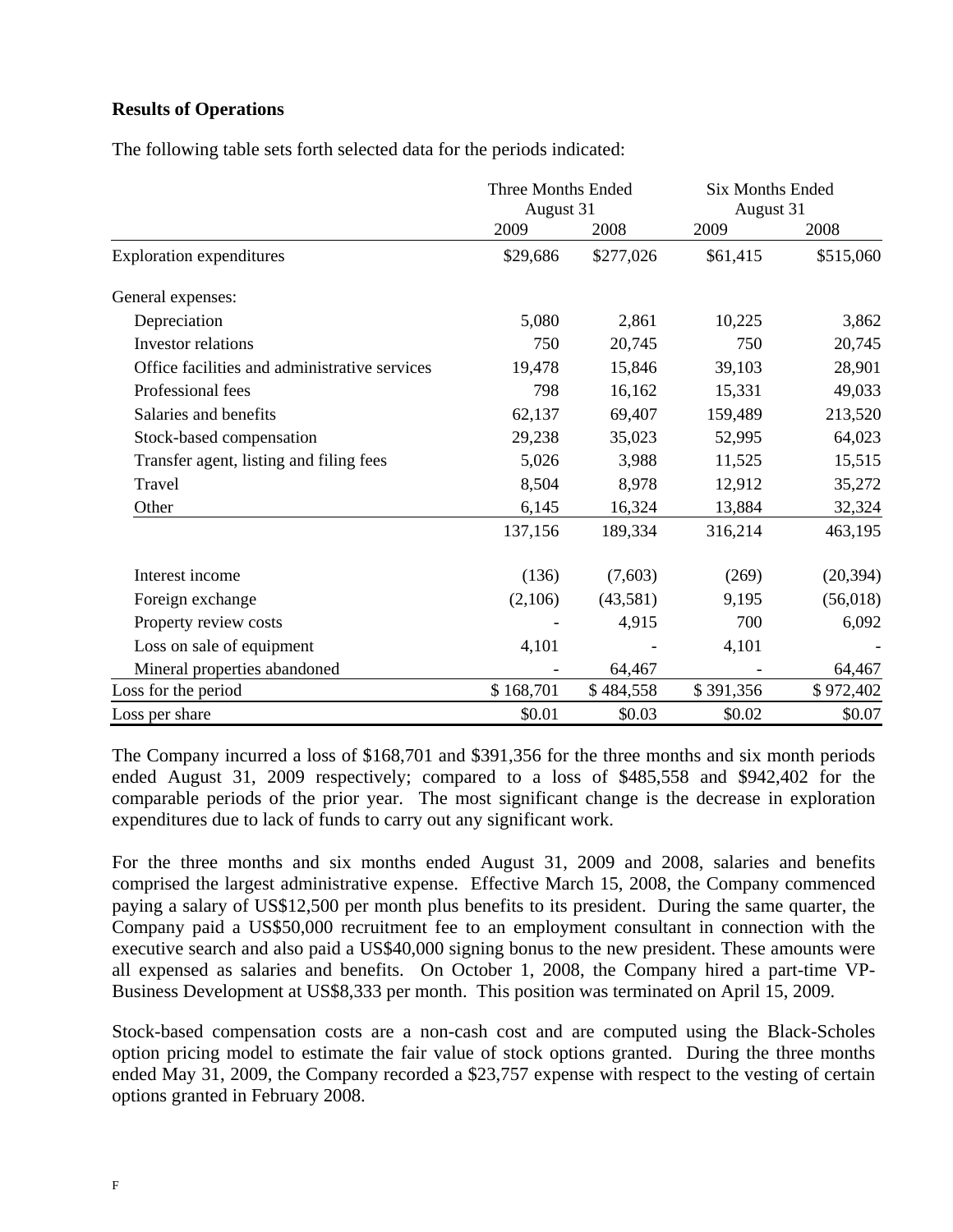The Company's only source of income is interest earned from funds on deposit. Interest income decreased for the three months and six months ended August 31, 2009 due to the declining interest rate and reduced funds on deposit.

## **Financial Position, including Cash Flows, Liquidity and Capital Resources**

At August 31, 2009, the Company had a working capital deficiency of \$28,921 compared with working capital of \$28,169 at February 28, 2009. Cash at the end of the current quarter was \$64,695. On April 3, 2009, the Company completed a private placement of 2,045,666 units at the price of \$0.30 per unit for gross proceeds of \$613,700. Of this amount, \$240,000 had been received as at February 28, 2009.

Administrative costs (excluding stock-based compensation and depreciation, non-cash expenses) were \$252,994 for the six months ending August 31, 2009. During the six months ending August 31, 2009, the Company spent \$84,702 on property acquisition costs (advance royalty payments) and \$61,415 on mineral property exploration expenditures.

During the current quarter, the Company was obligated to make advance royalty payments totalling US\$145,000 on the Paris Foothills Property. However due to lack of available funding, the Company was unable to meet this obligation. The property owners issued a default notice to the Company to make the required payments by November 1, 2009. The Company has negotiated with the Property owners to extend the payment date deadline to December 1, 2009.

Rocky Mountain requires additional financing to fund corporate activities and to cover option payments and exploration and development of its mineral properties. Financing required to fund anticipated activities for the next 12 months through to the end of August 2010 include US\$325,000 for option payments on the Paris Hills and Gibellini properties and a minimum of \$250,000 for corporate and administrative costs. No exploration budget has been formulated as it will depend on available financing.

The Company has negotiated an agreement to sell its interest in the Paris Hills Phosphate / Vanadium project for cash proceeds of \$1,000,000 and 6,000,000 shares of the purchaser, Stonegate, a private company. (See Proposed sale of Paris Hills Property). However, this transaction is not anticipated to close until mid-November. There is no assurance that this transaction will be successful.

The Company has also negotiated a letter of intent to merge with Western Lithium Canada Corporation, whereby shares of Rocky Mountain would be exchanged for shares of Western Lithium. (See Proposed merger with Western Lithium Canada Corporation). However this agreement is nonbinding. There is no assurance that this transaction will be successful.

To meet the Paris Hill property option payments rescheduled to December 1, 2009, it will be necessary for the transaction with Stonegate and / or the transaction with Western Lithium to be completed during November 2009. If the transactions with Stonegate and / or Western Lithium do not complete, the Company will have to seek outside equity financing.

The current economic uncertainty and financial market volatility is having a negative impact for many companies seeking financing. The ability to complete a financing could be negatively impacted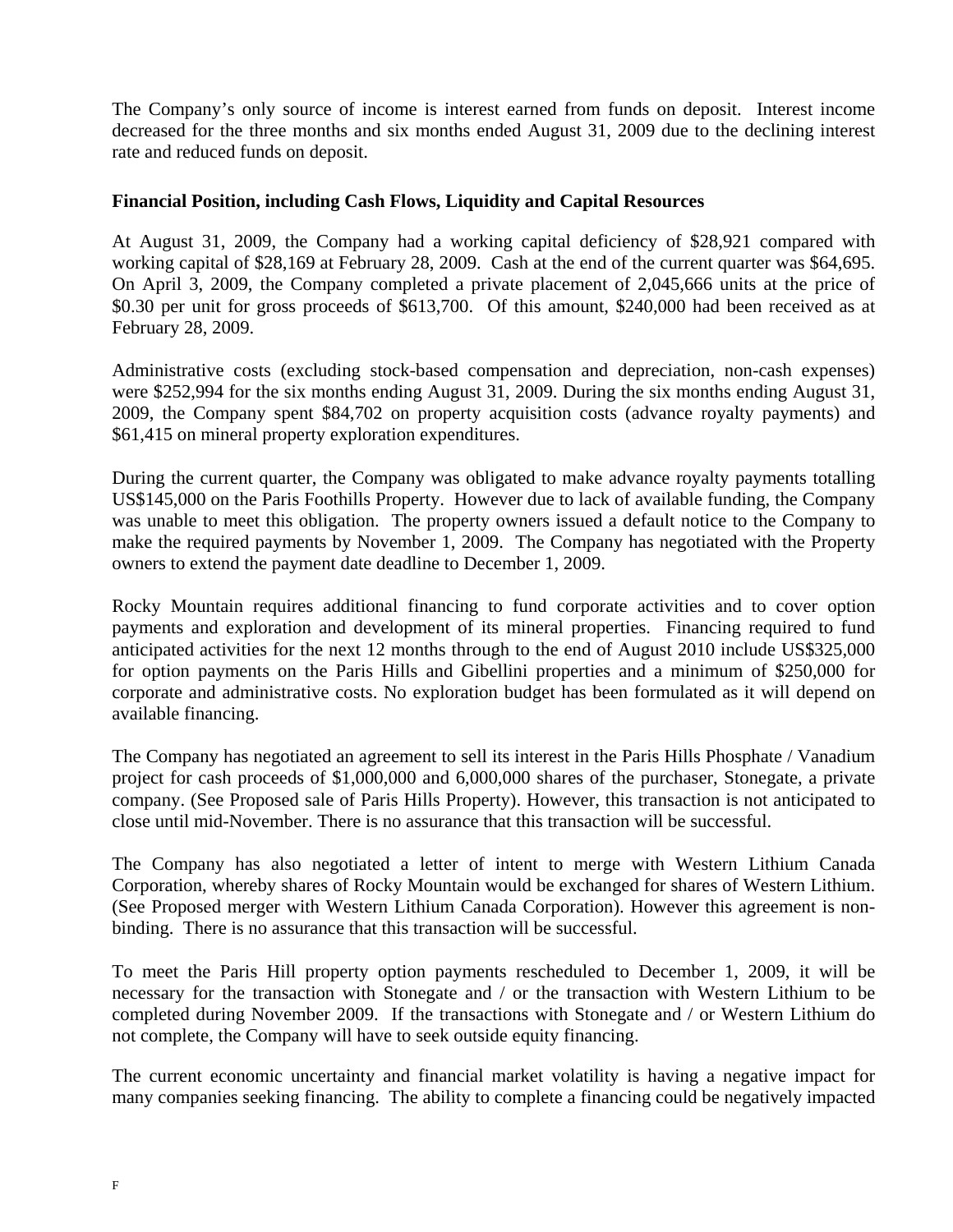if the current uncertain market conditions continue. Although the Company has been successful with its equity financings in the past, there is no assurance that future financings will be successful.

## **Summary of Quarterly Results:**

|                          | Mineral<br>Exploration<br>(\$) | General<br>Expenses<br>(\$) | Stock-based<br>Compensation<br>(\$) | Interest<br>Income<br>$(\$)$ | Net Loss<br>$(\$)$ | Basic &<br>Diluted<br>Loss<br>Per Share<br>\$) |
|--------------------------|--------------------------------|-----------------------------|-------------------------------------|------------------------------|--------------------|------------------------------------------------|
| $Q2 -$ August 31, 2009   | 29.686                         | 107.918                     | 29.238                              | (136)                        | 168,701            | 0.01                                           |
| $Q1 - May 31, 2009$      | 31,729                         | 155,301                     | 23,757                              | (133)                        | 222,655            | 0.01                                           |
| Q4 – February 28, 2009   | 306,832                        | 204,148                     | 40,713                              | (540)                        | 553,730            | 0.04                                           |
| $Q3$ – November 28, 2008 | 478.718                        | 264.491                     | 60,122                              | (3.154)                      | 767.946            | 0.05                                           |
| $Q2 -$ August 31, 2008   | 277,026                        | 154,311                     | 35,023                              | (7,603)                      | 484,558            | 0.03                                           |
| $Q1 - May 31, 2008$      | 238,034                        | 244.861                     | 29,000                              | (12,791)                     | 487.844            | 0.03                                           |
| $Q4 - February 29, 2008$ | 85,787                         | 62,594                      | 267,696                             | (19,081)                     | 503,548            | 0.03                                           |
| $Q3$ – November 30, 2007 | 286,171                        | 32,056                      |                                     | (20, 300)                    | 317,118            | 0.02                                           |

#### **Explanatory Notes:**

- 1. The Company earns interest income on funds on deposit but has no operating revenue. Interest income is dependant upon the amount of funds on deposit and interest rates paid. Interest income continues to drop due to consumption of funds and declining interest rates.
- 2. General expenses have been trending upward since incorporation reflecting increased levels of activity. Costs for Q4 – February 29, 2008 were elevated primarily due to higher professional fees, including an accrual for the year end-audit and legal costs associated with documents for proposed property lease acquisitions. During  $Q1 - May 31$ , 2008, the Company hired a full-time president and commenced paying US\$12,500 per month plus benefits. In connection with this placement, the Company paid a US\$40,000 signing bonus and a US\$50,000 placement fee to the recruitment consultant who conducted the executive search. In addition, the Company moved its U.S. operations from East Helena, Montana to expanded facilities in Reno, Nevada and costs increased accordingly. During  $Q3$  – November 30, 2008, the Company hired a part-time  $VP$  – Business Development and as a result, salary costs increased by US\$8,333 per month. This position was eliminated during  $Q1 - May 31$ , 2009 as part of a number of cost saving measures. This process continued during Q2 – August 31, 2009 when the Reno office was closed.
- 3. The drop in mineral exploration expenses for  $Q1 May 31$ , 2009 and  $Q2 August 31$ , 2009 was due to a lack of funds.
- 4. Stock-based compensation costs are a non-cash expense and represent an estimate of the fair value of stock options granted. During the quarter ended Q4 - February 29, 2008, the Company granted to certain consultants a total of 690,000 options, of which 650,000 were subject to vesting provisions. During  $Q3$  – November 30, 2008, the Company granted 100,000 options to its VP – Business Development, subject to vesting provisions.

#### **Transactions with Related Parties**

The Company paid Ionic Management Corp. ("Ionic"), a company related by virtue of one director and two officers in common, a fee of \$24,000 (\$4,000 per month) for accounting and various administrative office services provided and consulting fees of \$2,500 for services related to the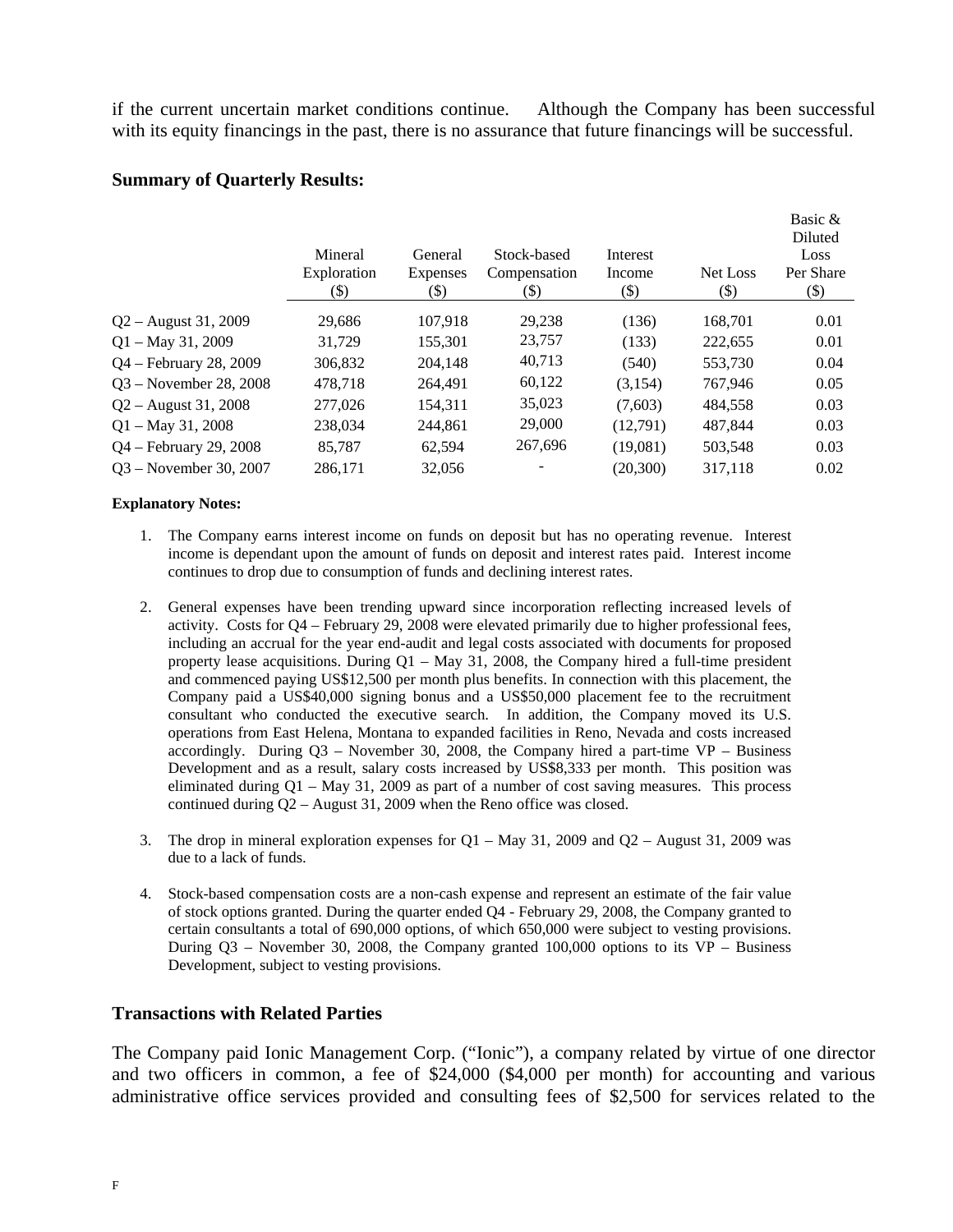private placement. In addition, the Company reimburses Ionic for out of pocket direct costs incurred on behalf of the Company. Such costs include travel, postage, courier charges, printing and long distance telephone charges.

During the quarter, the Company borrowed \$25,000 each from three directors of the Company. The loans are unsecured, are repayable on demand, and bear interest at 5% per annum compounded annually.

These transactions are in the normal course of operations and are measured at the exchange amount, which is the amount of consideration established and agreed to by the related parties.

## **New Accounting Policies:**

Adoption of New Accounting Pronouncements

# Goodwill and intangible assets

The Accounting Standards Board ("AcSB") issued CICA Handbook Section 3064, which replaces Section 3062, Goodwill and Other Intangible Assets, and Section 3450, Research and Development Costs. This new section establishes standards for the recognition, measurement, presentation and disclosure of goodwill subsequent to its initial recognition and of intangible assets. Standards concerning goodwill remain unchanged from the standards included in the previous 3602. As of May 31, 2009, the Company does not have Goodwill nor intangible assets and therefore the adoption of these new sections does not have any impact on the Company's financial statements.

## Future pronouncements

International financial reporting standards ("IFRS")

In February 2008, The Canadian Accounting Standards Board confirmed that convergence to International Financial Reporting Standards ("IFRS") will be required in Canada. The Company will be required to report using IFRS beginning March 1, 2011 for interim and annual financial statements with appropriate comparative data from the prior year. The Company has begun the process of evaluating the impact of the change to IFRS.

Business combinations, consolidated financial statements and non-controlling interest

In January 2009, the CICA issued CICA Handbook Section 1582, "Business Combinations", Section 1601, "Consolidations", and Section 1602, "Non-Controlling Interests". These sections replace the former Section 1581, "Business Combinations", and Section 1600, "Consolidated Financial Statements, and establish a new section for accounting for a non-controlling interest in a subsidiary. Section 1582 establishes standards for the accounting for a business combination, and states that all assets and liabilities of an acquired business will be recorded at fair value. Obligations for contingent considerations and contingencies will also be recorded at fair value at the acquisition date. The standard also states that acquisition-related costs will be expensed as incurred and that restructuring charges will be expensed in the periods after the acquisition date. It provides the Canadian equivalent to IFRS 3, Business Combinations (January 2008). The section applies prospectively to business